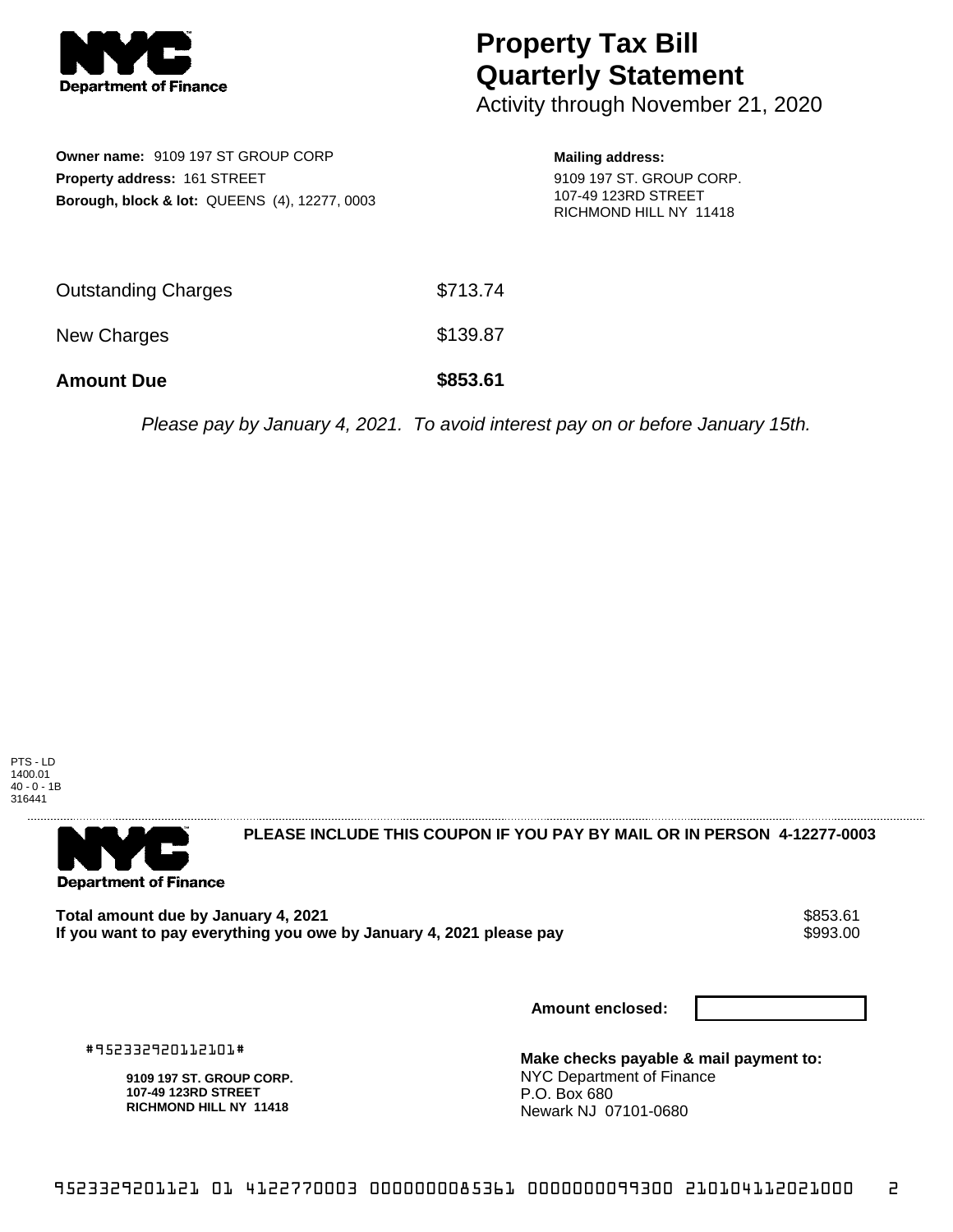

| <b>Billing Summary</b>                                                     | <b>Activity Date Due Date</b>           | Amount       |
|----------------------------------------------------------------------------|-----------------------------------------|--------------|
| Outstanding charges including interest and payments                        |                                         | \$713.74     |
| Finance-Property Tax                                                       | 01/01/2021                              | \$141.51     |
| <b>Adopted Tax Rate</b>                                                    |                                         | $$-1.64$     |
| <b>Total amount due</b>                                                    |                                         | \$853.61     |
| <b>Tax Year Charges Remaining</b>                                          | <b>Activity Date</b><br><b>Due Date</b> | Amount       |
| Finance-Property Tax                                                       | 04/01/2021                              | \$141.51     |
| Adopted Tax Rate                                                           |                                         | $$-1.64$     |
| Total tax year charges remaining                                           |                                         | \$139.87     |
| If you want to pay everything you owe by January 4, 2021 please pay        |                                         | \$993.00     |
| If you pay everything you owe by January 4, 2021, you would save:          |                                         | \$0.48       |
| How We Calculated Your Property Tax For July 1, 2020 Through June 30, 2021 |                                         |              |
|                                                                            | Overall                                 |              |
| Tax class 1B - Vacant Land Zoned Residential                               | <b>Tax Rate</b>                         |              |
| Original tax rate billed                                                   | 21.1670%                                |              |
| New Tax rate                                                               | 21.0450%                                |              |
| <b>Estimated Market Value \$86,000</b>                                     |                                         |              |
|                                                                            |                                         | <b>Taxes</b> |
| <b>Billable Assessed Value</b>                                             | \$2,674                                 |              |
| <b>Taxable Value</b>                                                       | \$2,674 x 21.0450%                      |              |
| <b>Tax Before Abatements and STAR</b>                                      | \$562.76                                | \$562.76     |
| Annual property tax                                                        |                                         | \$562.76     |
| Original property tax billed in June 2020                                  |                                         | \$566.04     |
| <b>Change In Property Tax Bill Based On New Tax Rate</b>                   |                                         | $$-3.28$     |

Please call 311 to speak to a representative to make a property tax payment by telephone.

For information about the interest rate charged on late payments, visit nyc.gov/taxbill.

## **Home banking payment instructions:**

- 1. **Log** into your bank or online bill pay website.
- 2. **Add** the new payee: NYC DOF Property Tax. Enter your account number, which is your boro, block and lot, as it appears here: 4-12277-0003 . You may also need to enter the address for the Department of Finance. The address is P.O. Box 680, Newark NJ 07101-0680.
- 3. **Schedule** your online payment using your checking or savings account.

## **Did Your Mailing Address Change?**

If so, please visit us at **nyc.gov/changemailingaddress** or call **311.**

When you provide a check as payment, you authorize us either to use information from your check to make a one-time electronic fund transfer from your account or to process the payment as a check transaction.